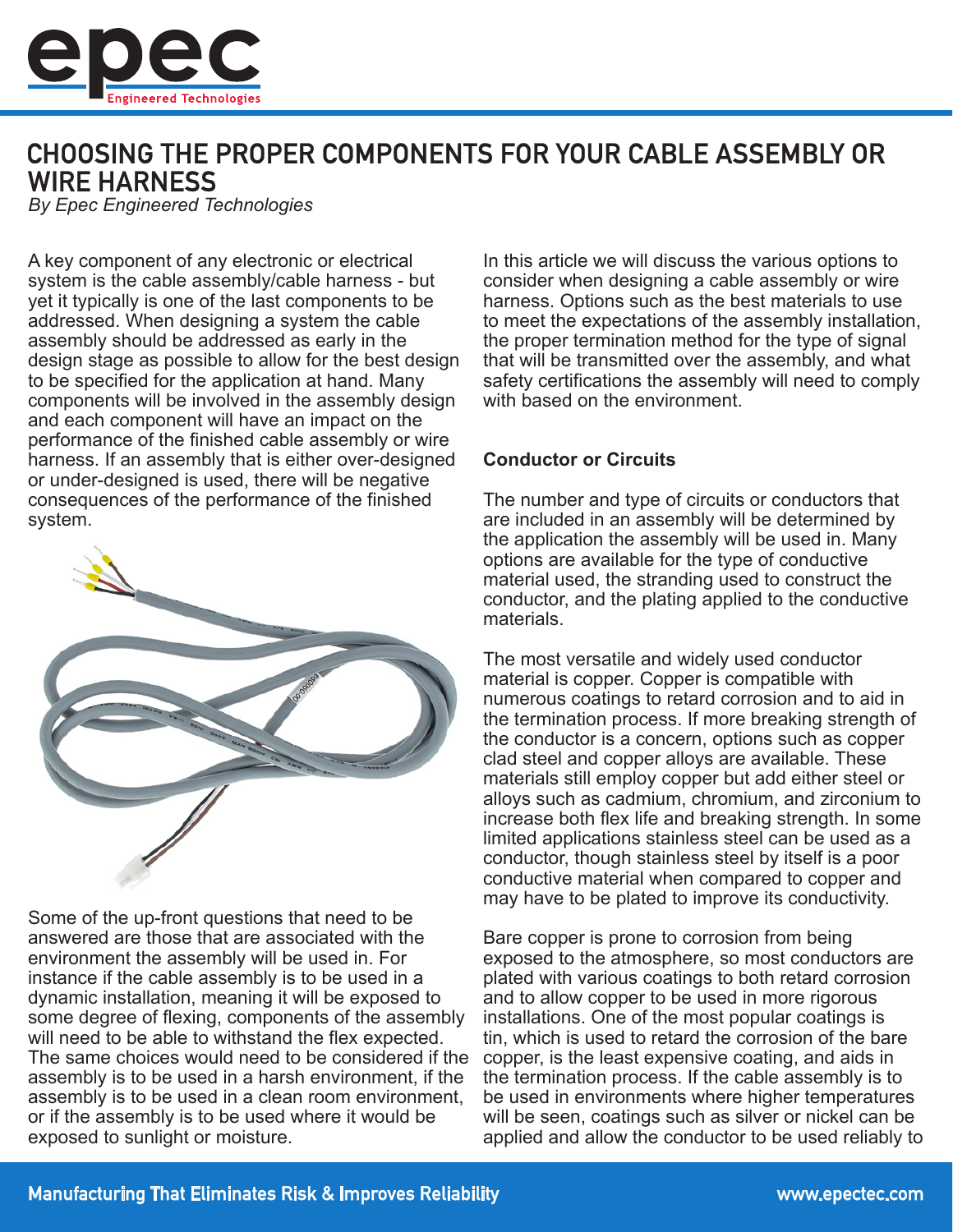

temperatures of 200°C and 260°C respectively.

The conductors used in an assembly can be constructed of just a single solid strand of conductive material or they can be constructed of many smaller conductors. Stranded conductors were developed as a means of overcoming the rigidity of solid wires and come in many variations, and the application of the assembly will determine which type of construction to use. For any given size conductor, the higher the number and the smaller the diameter of the strands, the more flexible the conductor.



**Figure 1:** Example of a stranded conductor (right) and a solid conductor (left). Both of the examples above are bare copper (no additional plating).

Each conductor of the cable assembly should be designed for the specific use it will be expected to see. For instance if a conductor is to provide power, the amount of current it will carry needs to be considered before determining the size of the conductor to use. If a conductor will be expected to allow for the transmission of a signal, the speed of the signal and the length of the assembly need to be considered to determine the correct construction of the conductor.

### **Primary Insulations/Sheaths**

Insulators are available in either Thermoset or Thermoplastic compositions, and as is true with the conductor construction, the material, thickness, and type used for the insulator of the primary conductors will be determined by the application that the cable assembly is to be used in. Materials are available to meet a broad range of applications and environments. Some of the critical areas to address

are is the operating temperature that the assembly will be exposed to, the type and level of voltage that the assembly will be expected to carry, how harsh of an environment will the assembly be installed in, and what types of chemicals/fluids will the assembly be subjected to, are all considerations that need to be addressed.

Materials are available that allow the operation of an assembly in temperature extremes of -65°C to +200°C or higher. A factor that needs to be addressed when thinking about temperatures is whether the assembly will be in a dynamic or a static state, meaning will the assembly be subject to movement and if so at what temperature. An assembly that will be in a dynamic state at extreme temperatures will need more rugged compounds to enable it to function properly.

The amount of current or voltage that the cable assembly will be required to carry will also determine the type of insulation to be used. There are insulations that are not able to handle high currents for extended periods of time.

If higher speed signals are to the transmitted, some insulations will be "foamed" by using either a chemical foaming process or a gas injection foaming process. This foaming process will alter the insulation by creating air bubbles in the insulation allowing the passage of the high speed signal without being impeded.

The primary insulation can be colored and marked for identification purposes in cables with more than on conductor. Coloring is completed by using a colorant that is mixed with the compound during the primary extrusion stage. An additional method of identification is by either printing a number on the insulation or by applying a stripe, which can be longitudinal, spiral, or in the form of ring-bands.

### **Twisting/Cabling of Conductors**

Invented by Alexander Graham Bell in 1881, the twisting of wires is done to cancel out EMI (Electromagnetic Interference) from external sources. The most common noise problem is with cables used for telecommunications where pairs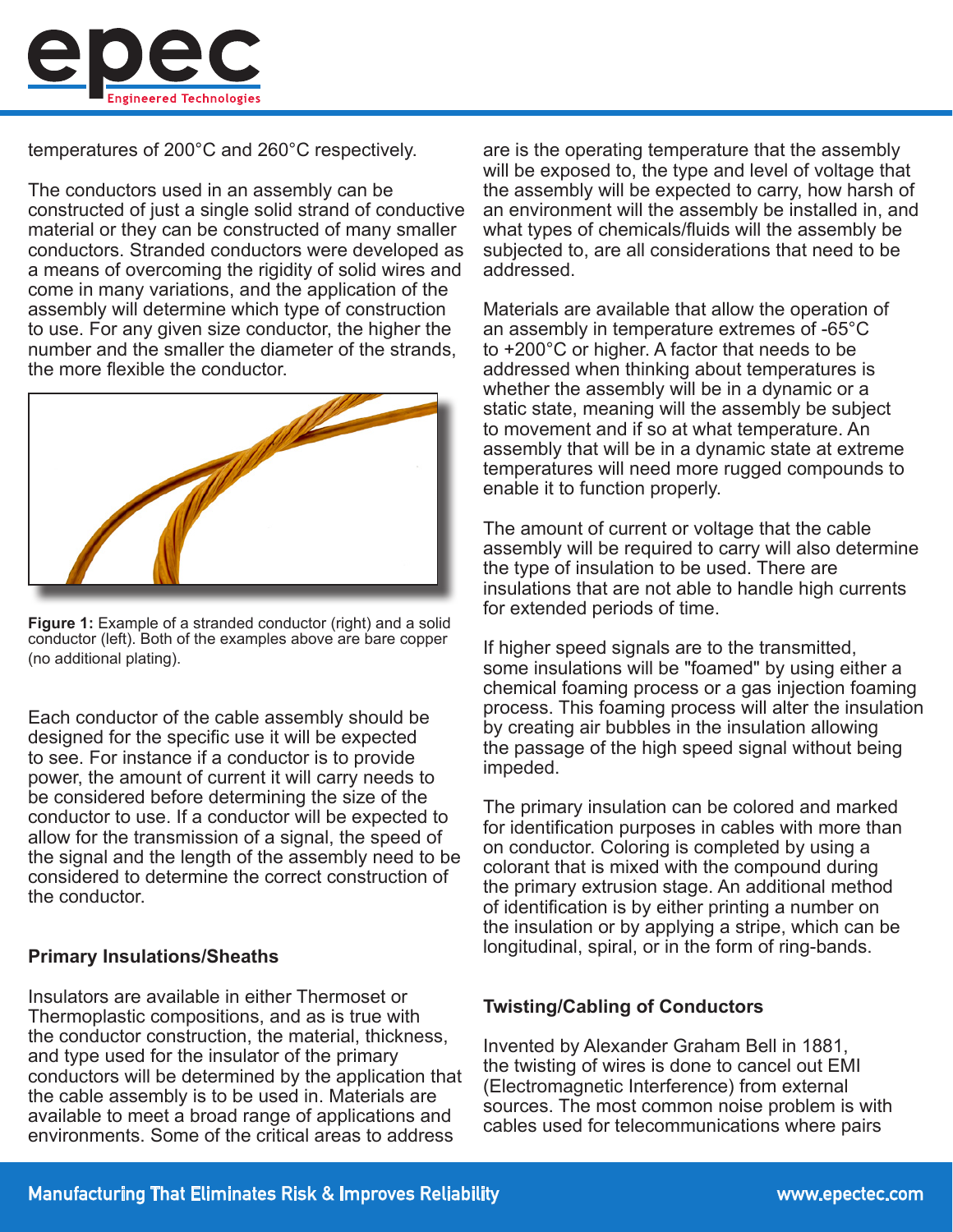

in the same cable are next to each other for long distances. Because of the proximity, one pair can induce crosstalk onto an adjacent pair and this noise is additive along the length of the cable. Twisting the pairs of a cable counters this effect due to the pairs only being near each other on the half twist. If an assembly is going to be used for communications or a data signal transmission twisted pairs should be considered to eliminate any risk of noise or EMI impacting the performance of the assembly.

The conductors or twisted pairs are also cabled together. The cabling is a manufacturing operation where the conductors or pairs are helically wrapped together, or "cabled" together. The cabling serves several purposes, it provides for a more flexible assembly and it also produces a round configuration that will allow for an esthetically pleasing end assembly.



**Figure 2:** Example above is a cable utilizing conductors – not twisted pairs.

## **Shielding**

To further control both EMI/RFI, overall shields can be applied once the conductors/pairs are cabled together. There are several options for overall shields with each having advantages and disadvantages. One of the most popular shields is a metalized foil adhered to a polyester backing, known as a foil shield. The foil shield is the lowest cost to apply, has fairly good flexibility but not good flex life, and is good at higher frequencies but is less effective at low frequencies.

Another option for an overall shield would be a braid shield. This type of shield is composed of many small diameter wires that are "braided" onto the cable core

using specialized equipment known as braiders. This type of shield is higher cost than a foil shield, is more difficult to terminate than the foil shield, but offers better shielding at lower frequencies and provides for better flex life.

A different type of shield is a spiral shield where small diameter wires are wrapped around the cable core. This type of shield provides excellent flexibility with long flex life but is poor at protecting at high frequencies and is difficult to terminate.

The best protection against EMI/RFI comes from a combination of foil and braid shields. This combination provides excellent protection at all frequencies, is easy to terminate, but is usually the most expensive option.



**Figure 3:** Example above illustrates a combination of a foil and a braid shield used to control EMI/RFI.

### **Outer Sheath**

When the cable core is finished being constructed, an outer sheath or jacket is applied. This jacket is a protective covering and is called upon to be flame retardant to meet UL and/or CSA requirements. The outer jacket can also be called upon to be physically tough to protect the cable from harsh environments, be flexible to allow movement of the assembly during both the installation and during the life cycle of the equipment it is installed on, be chemically resistant, and to be semi conductive in some applications.

The jacket can be made from many different materials with the type of material used dependent on the environment the assembly will be installed in. PVC is the most widely used and cost effective compound currently in use. Other materials than